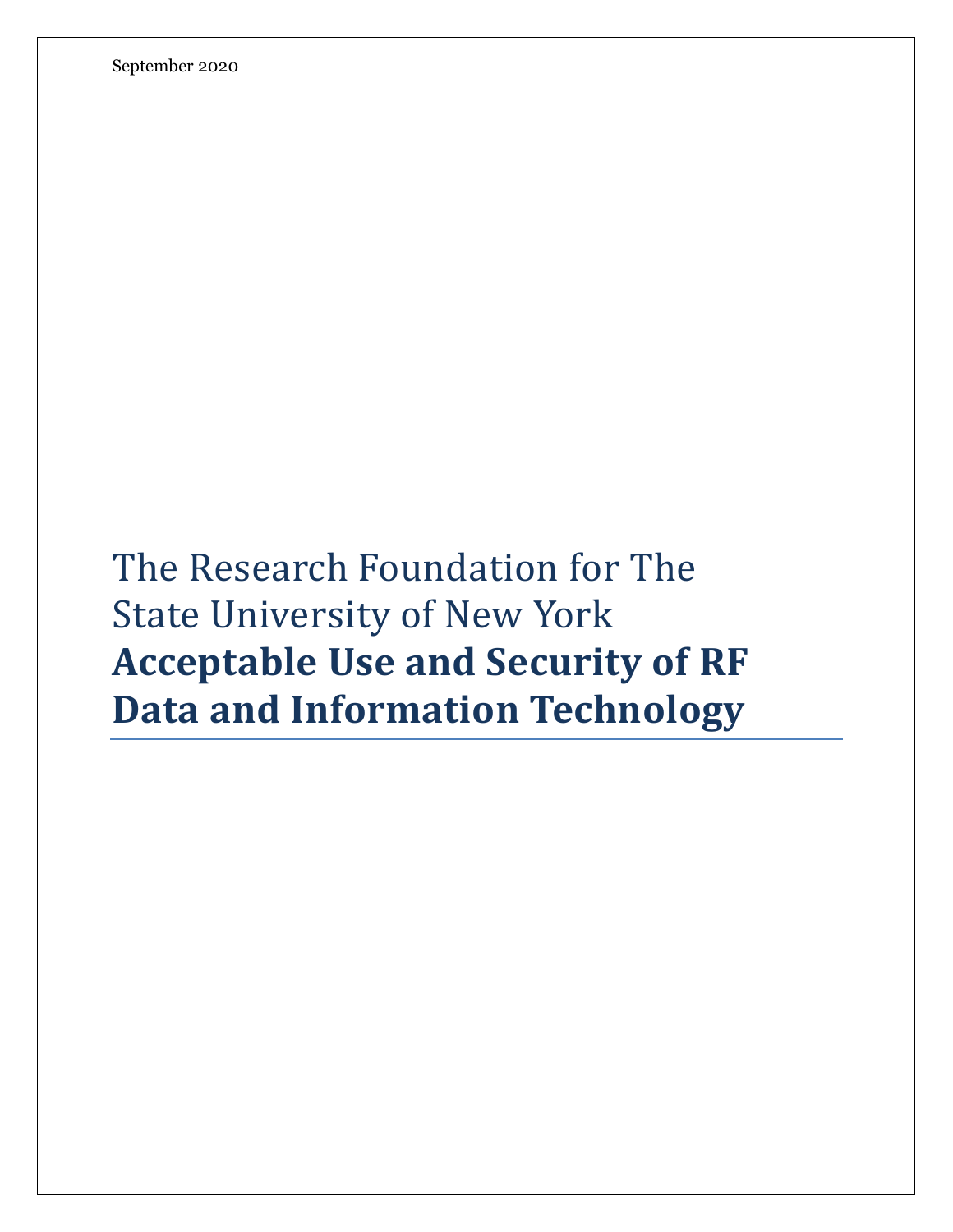# **Table of Contents**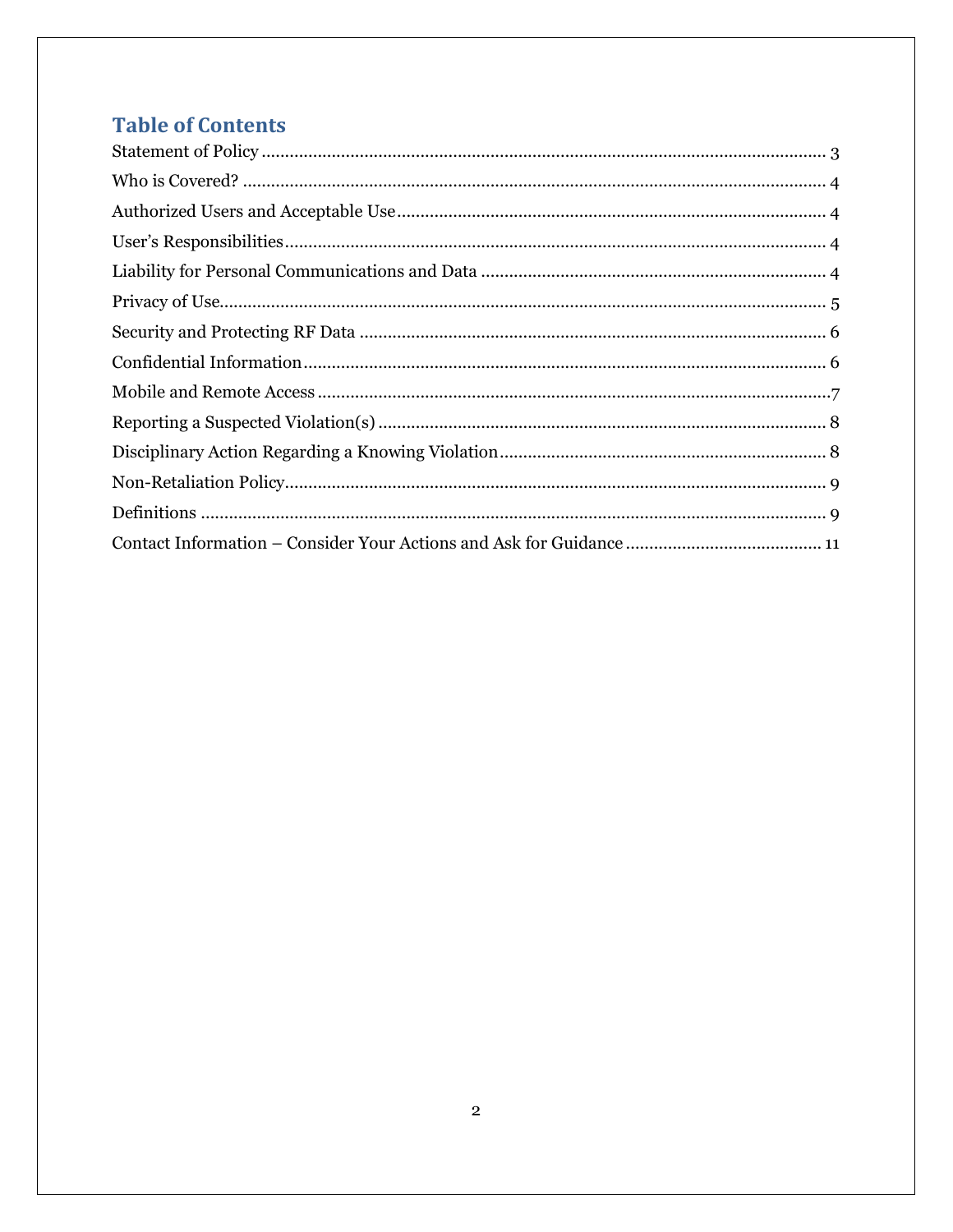### <span id="page-2-0"></span>**Statement of Policy**

To fulfill the mission of The Research Foundation for SUNY ("RF"), it is essential that authorized users have access to RF data ("RF Data") and information technology resources ("RF Resources"). To maintain the privilege of using these assets, the RF community and other Authorized Users must follow the standards outlined in this policy. These standards require users to agree that:

- RF Resources and RF Data will be used in a responsible manner.
- They will abide by all relevant:
	- o Policies and procedures, including those related to harassment, plagiarism, commercial use, theft, security, and unethical conduct, and
	- o Sponsor, federal, state and local laws governing copyright and licensing infringement, unlawful intrusions, and data privacy.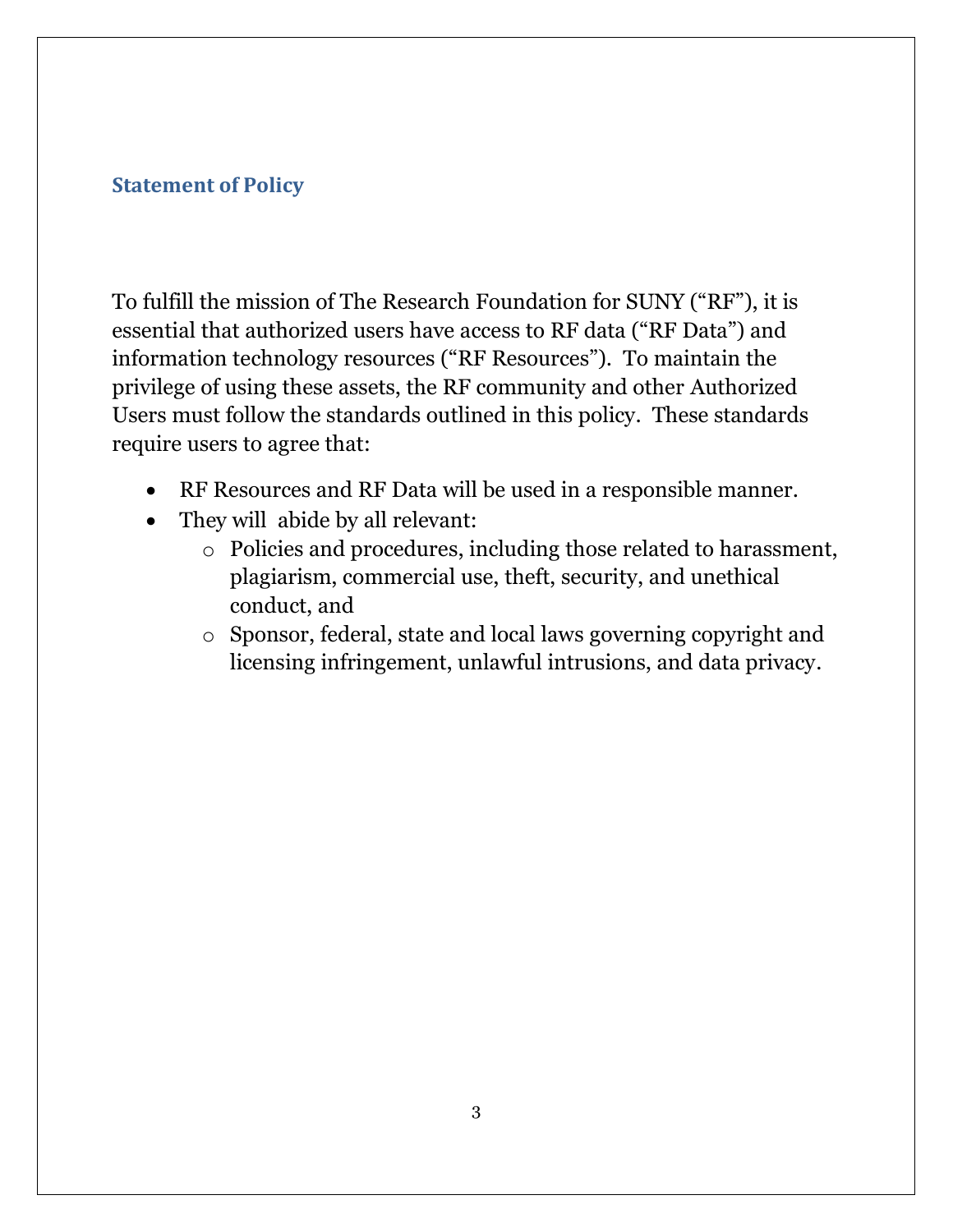#### <span id="page-3-0"></span>**Who is Covered?**

This policy applies to individuals when they use RF [Resources](#page-8-1) and/or are accessing [RF Data.](#page-8-1)

#### <span id="page-3-1"></span>**Authorized Users and Acceptable Use**

RF Resources and RF Data may only be used by authorized individuals to accomplish tasks related to their jobs. Use of RF Resources and RF Data for personal gain or to commit fraud is prohibited.

RF Data classified as [confidential](#page-8-1) must be protected, and must not be disclosed without authorization. Unauthorized access, manipulation, or disclosure of confidential RF Data constitutes a security breach and may be grounds for disciplinary action up to and including termination of employment. (See the section on [Security and Protecting RF Data\)](#page-5-0)

#### <span id="page-3-2"></span>**User's Responsibilities**

Users are responsible for:

- Reviewing, understanding, and complying with all policies, procedures and laws related to access, acceptable use, and security of RF Resources and RF Data;
- Asking [Data Custodians](#page-8-1) or other officials for clarification on access and acceptable use issues not specifically addressed in RF, SUNY, or local campus policies, rules, standards, guidelines, and procedures; and
- Reporting possible policy violations to the appropriate entities listed at the end of this document.

### <span id="page-3-3"></span>**Liability for Personal Communications and Data**

Users of RF Resources are responsible for the content of their communications. The RF accepts no responsibility or liability for any [Personal](#page-8-1) use of RF Resources by users. Those communicating on behalf of the RF at campus or other locations are required to follow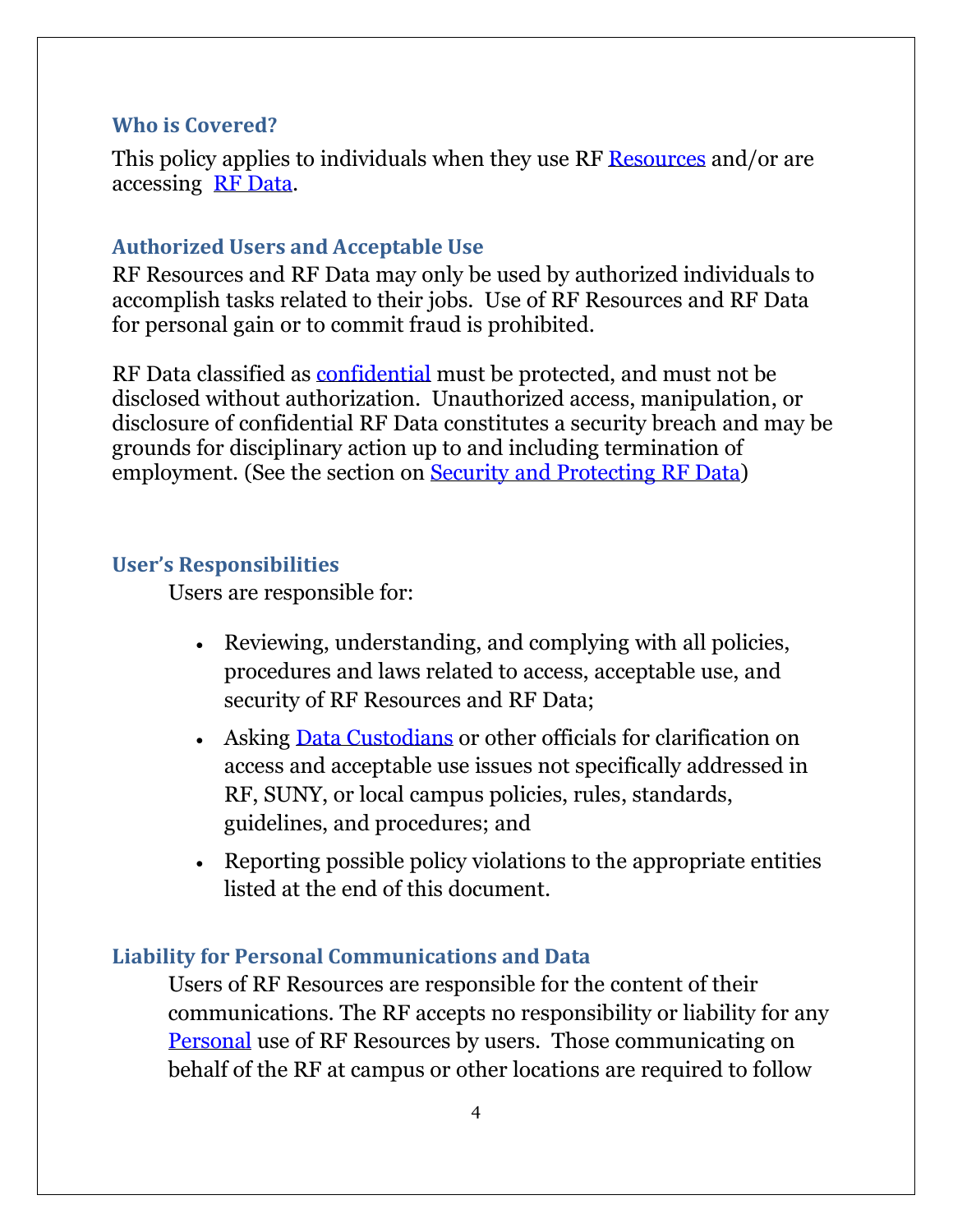campus standards for communication and use of resources for these types of communications and be aware of rules regarding privacy of these communications. Any Personal data stored on RF Resources is not private, nor is the RF responsible or liable for any loss or issues resulting from the RF Data.

#### <span id="page-4-0"></span>**Privacy of Use**

Users should be aware that, although the RF takes reasonable security measures to protect the security of RF Resources and accounts assigned to individuals, the RF does not guarantee absolute security and privacy. Users should also be aware of their campus policies on privacy of communications and technology use.

The RF treats the contents of individually assigned accounts and personal communications as confidential. However, the RF may examine or disclose those contents in certain circumstances, including but not limited to:

- o System maintenance including security measures;
- o When there exists a reason to believe an individual is violating the law or RF policy; and/or
- o When required or permitted by applicable policy or law, including the NYS Freedom of Information Law.

The RF may also monitor, intercept, or access incoming, outgoing, and stored emails, text messages, instant messages, and other modes of electronic communication, as well as documents created, stored, or accessed on RF Resources. The RF also reserves the right to inspect a user's computer and other equipment used in the course of business, including but not limited to, network drives and attached electronic media.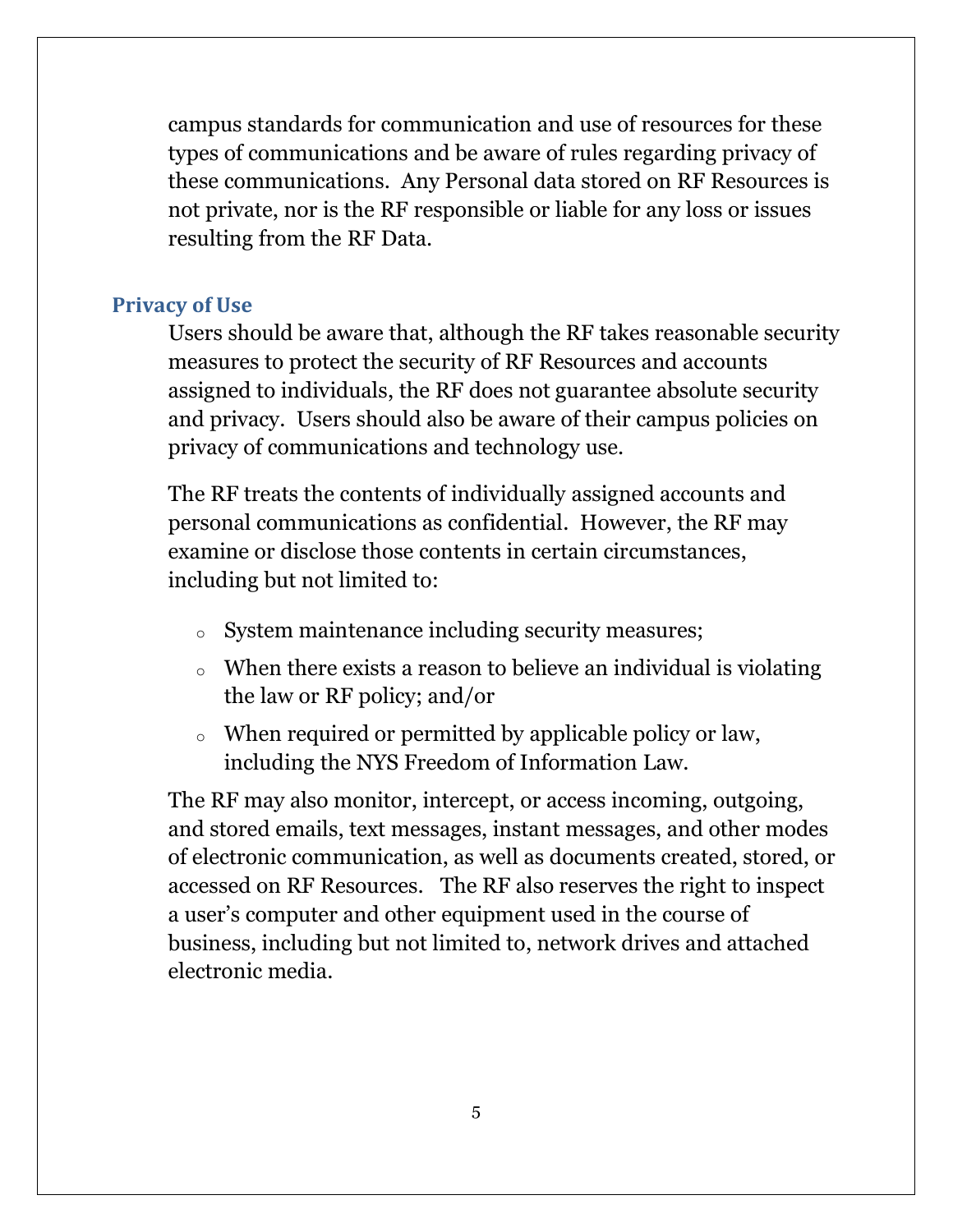# <span id="page-5-0"></span>**Security and Protecting RF Data**

Users of RF Data must be familiar with and follow local IT policies governing data security and technology. In the absence of local guidance users must:

- o Not share computer logon and password or personal information with anyone, including supervisors, immediate colleagues, or administrative support staff;
- o Not sign on with their account to grant others access to privileged resources;
- o Not use someone else's ID and/or password; and
- o Change temporary passwords assigned by an administrator.

Due to the level of risk that unauthorized access to, or loss of, RF Data poses to the RF and SUNY, Users should take all reasonable precautions to mitigate the risk of such unauthorized access or loss, which may include but not be limited to:

- o Store work-related data to a network drive to be backed up. Doing otherwise introduces a risk of permanent data loss;
- o Lock computer screens when away from the computer;
- o Routinely review files and purge records no longer needed or required to be maintained by applicable record retention laws and/or policies (See the Records Management Policy);
- o Avoid using simple, obvious or predictable passwords by using a combination of alphanumeric characters and/or sentences; and
- o Avoid writing down passwords.

In all cases if an electronic breach occurs, you must report the incident in accordance with the RF's [Notification Procedure for Electronic Breach of](http://www.rfsuny.org/media/RFSUNY/Procedures/ba_notification-electronic-breach-information-security_pro.htm)  [Information Security](http://www.rfsuny.org/media/RFSUNY/Procedures/ba_notification-electronic-breach-information-security_pro.htm).

# <span id="page-5-1"></span>**Confidential Information**

**Practices for Handling Confidential Information**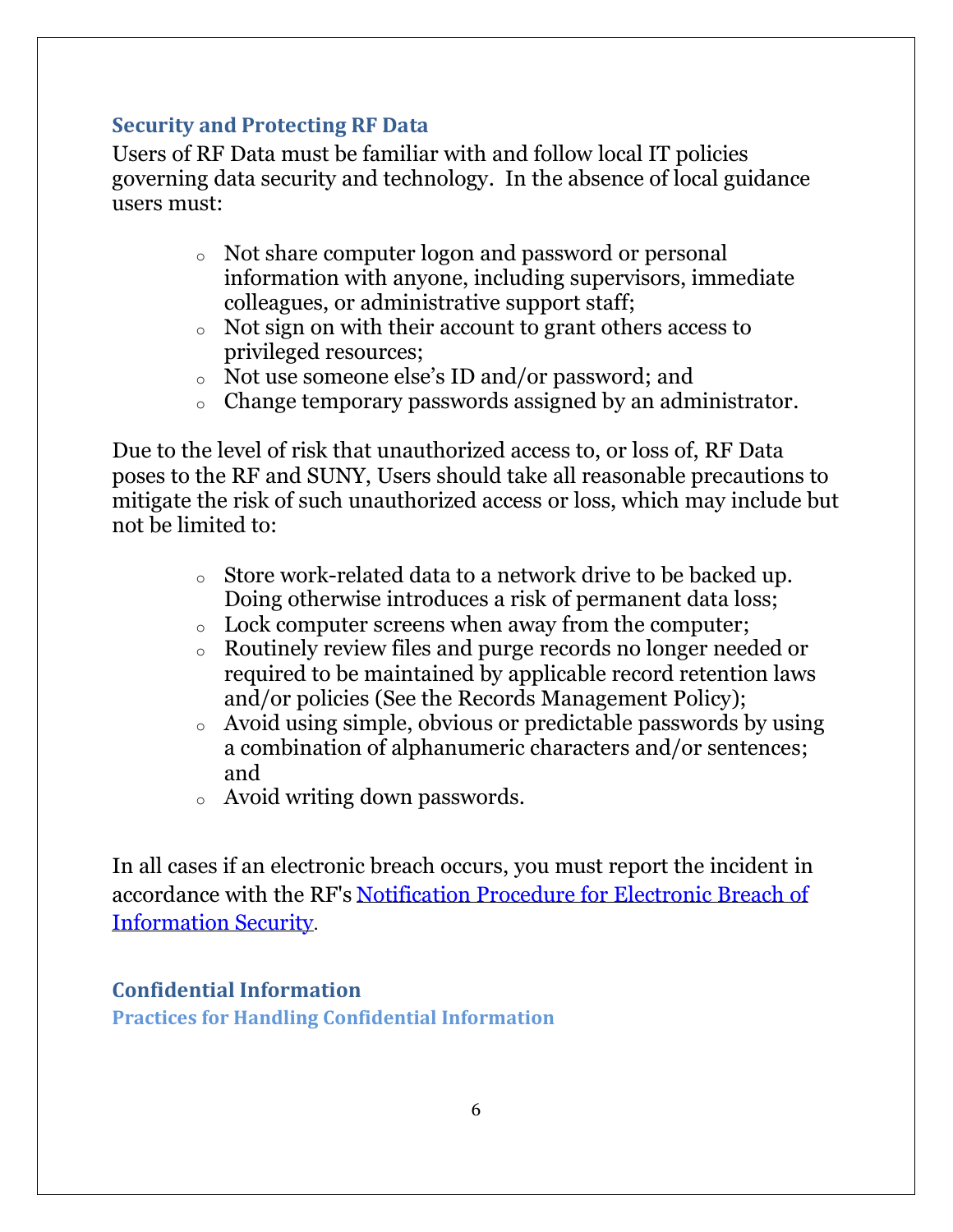If your job-related duties require access to Confidential Information, you must take extra precautions to protect the data, in addition to the items listed above. This can include but not be limited to:

- o Do not leave sensitive documents in plain view on your desk, computer or on fax machines or copiers.
- o Store sensitive documents in locked drawers or file cabinets.
- o Do not release or disclose RF Data other than what is required to perform your job-related duties and in accordance with applicable RF policies and procedures on releasing or disclosing Confidential Information. (Refer to the RF's [Confidentiality of](http://www.rfsuny.org/media/RFSUNY/Policies/per_confidentiality-employee-information_pol.htm)  [Employee Information Policy](http://www.rfsuny.org/media/RFSUNY/Policies/per_confidentiality-employee-information_pol.htm) and the RF's [Confidentiality of Health Information Policy.](http://www.rfsuny.org/media/RFSUNY/Policies/per_confidentiality-health-information_pol.htm))
- o Ensure appropriate steps are taken when allowing consultants or third parties access to this data for work related purposes which may include but not be limited to:
	- Confidentiality Agreements
	- Receiving approval from the Data Custodian or designee.
	- Ensuring access is removed or data is destroyed or returned after the individual no longer has a need
- o Use simulated data for training purposes when possible
- o Strive to ensure access to RF Data follows the Principle of Least Privilege when saving data to networks
- o Do not discard any Confidential Information in a waste receptacle or recycling bin (if applicable)
- o Encrypt data transmissions

# <span id="page-6-0"></span>**Mobile and Remote Access**

Users Accessing RF Resources via personally owned or RF/SUNY provided devices (laptops, computers, tablets, flash drives, smart phones or other mobile devices) must take further steps to protect and ensure a secure environment including but not limited to: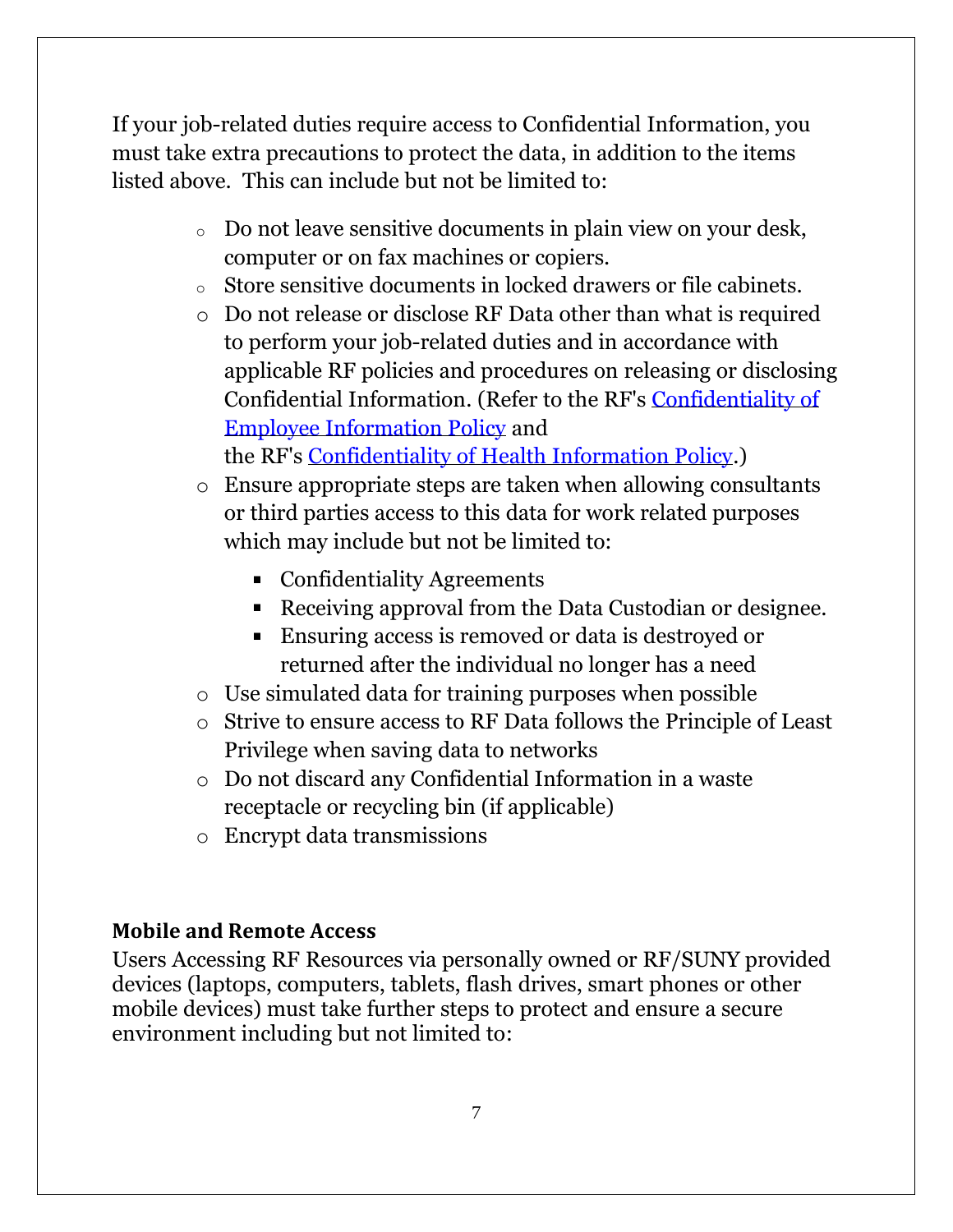- o Enable a password protection/screen lock and establish automatic security timeout or auto lock after no more than 15 minutes of inactivity;
- o When available, enable the application or feature so that lost or stolen devices can be traced and remotely wiped or cleared;
- o Follow the standards outlined in this policy when using the device to access any RF Resource or RF Data;
- o Make the device available, at the request of the RF, for the purposes of allowing the RF or its designee to review and/or extract workrelated information on the device in the event of legal action or investigation.

# <span id="page-7-0"></span>**Reporting a Suspected Violation(s)**

RF employees and those acting on behalf of the RF must report a suspected violation(s) of this policy to the appropriate person (supervisor/manager, RF operations manager/designee, or department vice president) at their campus location. If the suspected violation involves an "electronic" breach of information, the operations manager/designee or department vice president must be notified per the RF's [Notification Procedure for](http://www.rfsuny.org/media/RFSUNY/Procedures/ba_notification-electronic-breach-information-security_pro.htm)  [Electronic Breach of Information Security.](http://www.rfsuny.org/media/RFSUNY/Procedures/ba_notification-electronic-breach-information-security_pro.htm)

All reports will be held in strict confidence and promptly investigated by the appropriate person at the campus location.

# <span id="page-7-1"></span>**Disciplinary Action Regarding a Knowing Violation**

For an RF employee, disciplinary action, up to and including termination, may occur if it is determined that a knowing violation(s) of this policy has occurred. If a violation involves a SUNY employee, the RF operations manager/designee at the campus location will work with the campus SUNY official to determine the appropriate action to be taken.

Access privileges to the RF's Resources will not be denied without cause. If in the course of an investigation, it appears necessary to protect the integrity, security, or continued operation of the RF's computers and networks or to protect the RF from liability, the RF may temporarily deny access to those resources. Alleged policy violations will be referred to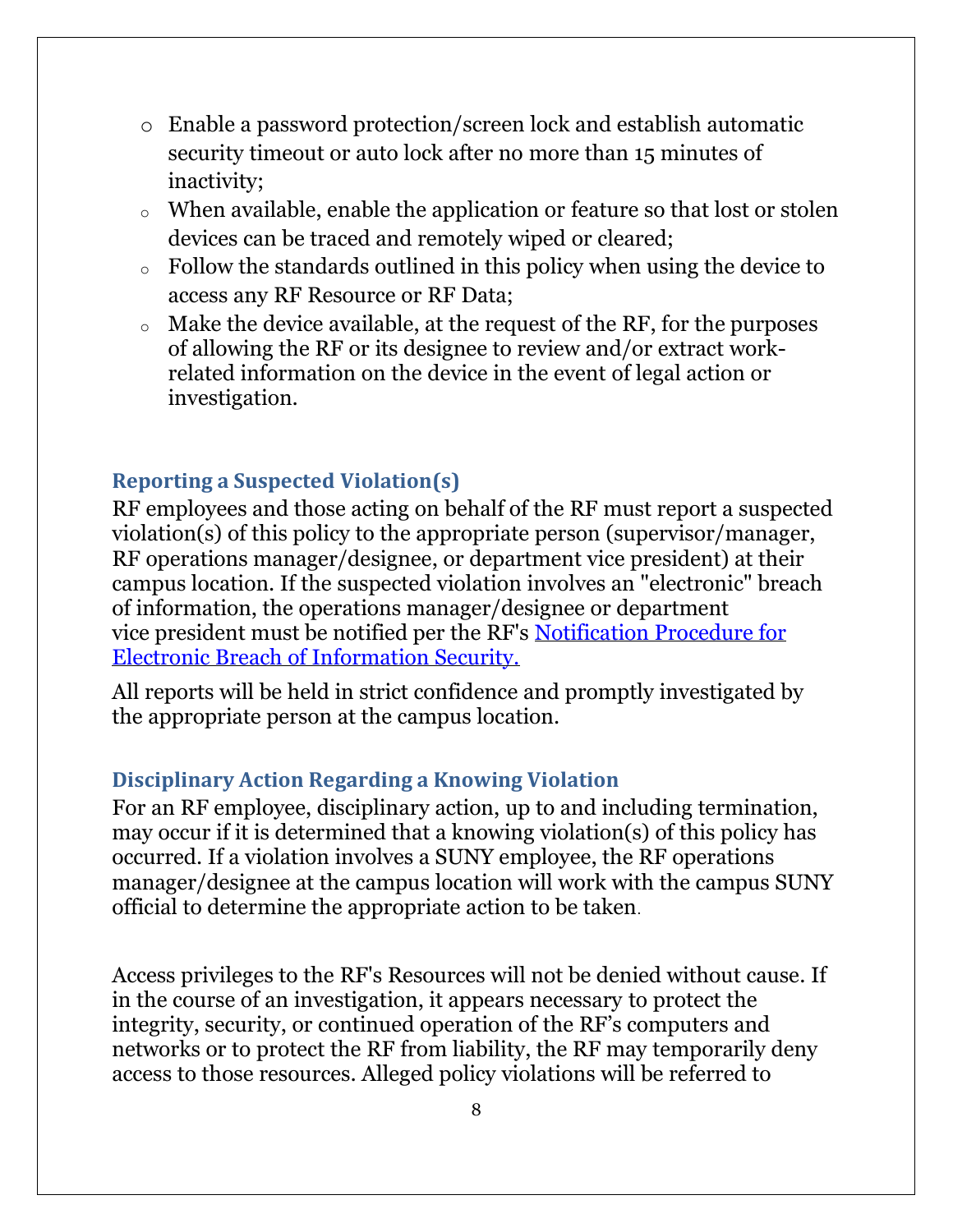appropriate RF investigative units. The RF may also refer suspected violations of law to appropriate law enforcement agencies. Depending on the nature and severity of the offense, policy violations may result in loss of access privileges, RF disciplinary action, and/or criminal prosecution.

# <span id="page-8-0"></span>**Non-Retaliation Policy**

The RF will not tolerate retaliation toward or harassment of employees who in good faith report a suspected or knowing violation(s) of this policy. The identity of individuals providing information about a suspected violation(s) will be protected within legal limits. Individuals who take retaliatory action will be subject to disciplinary action, up to and including termination.

# <span id="page-8-1"></span>**Definitions**

#### **Authorized User**

Any individual granted access to RF systems via the normal protocols in place at the campus or RF.

#### **Least Privilege**

The principle of providing a user with the least amount of access as is essential to enable that user to conduct his or her work.

#### **RF Resources**

Any network, database, computer, software applications, mobile device, flash drive, or websites provided or managed by the Research Foundation. **RF Data**

Any information that relates to the operations, financial condition, employees, patents, licenses, or research of the Research Foundation, in any format, whether verbal, electronic or hard copy.

#### **Data Custodian**

The person responsible for a particular set of RF Data. This could be the PI for a project, OM or designee for campus data or central office function owner for business area specific data.

#### **Personal Use**

Any use or communications utilizing RF Resources regarding non-work related matters or other items of a personal nature.

**Confidential Information**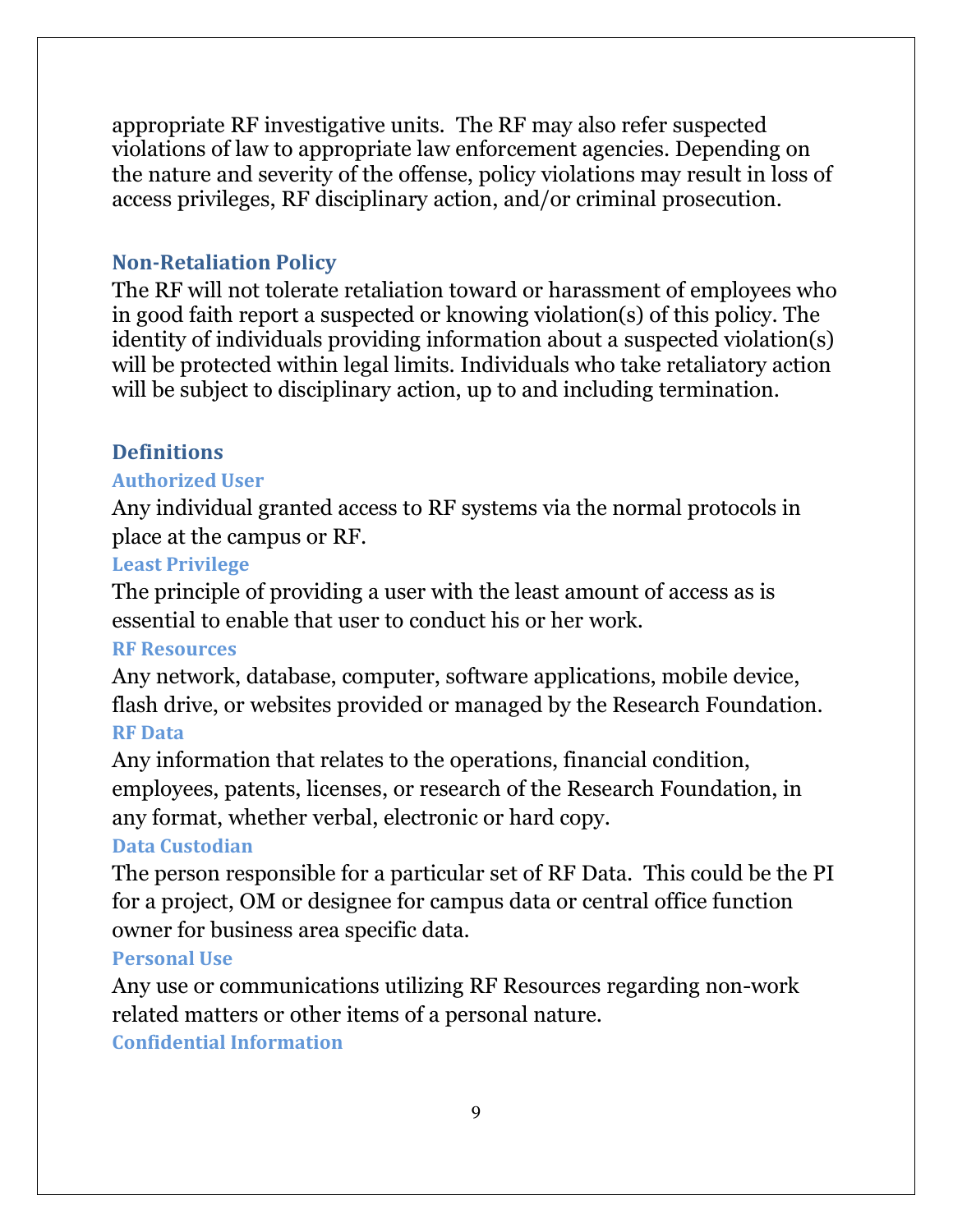Confidential Information is defined as any RF Data that specifically identifies or describes an employee, an employee's protected health information, or RF organizational information, which if disclosed or released, a reasonable person would conclude that negative financial, competitive, or productive loss may occur and/or may cause legal or other non-beneficial impacts on the RF. It also includes information regarding any proprietary or licensed technology.

Confidential information does not include grant and contract proposal information released to sponsors and project partners as part of a formal submission, and subsequent award information and correspondence received from or sent to those parties.

#### *Examples of Confidential Information*

Additional specific examples of "confidential information" include, but are not limited to, the following items.

- an employee's name, birth date, race, gender, marital status, disability status, veteran status, citizenship, Social Security number (SSN);
- an employee's home address, home telephone number(s), relatives names, addresses, and telephone numbers;
- an employee's Personnel File;
- an employee's employment status, including leave of absence information, appointment begin and end dates, termination date, termination reason;
- an employee's payroll information, including salary rates, tax information, withholdings, direct deposit information;
- an employee's benefit enrollment information;
- an employee's Protected Health Information (PHI);
- organizational finance information, including rates and investments;
- organizational operating plans, including strategic, business, and marketing plans;
- facilities management documentation, including security system information;
- auditing information, including internal audit reports and investigative records; and